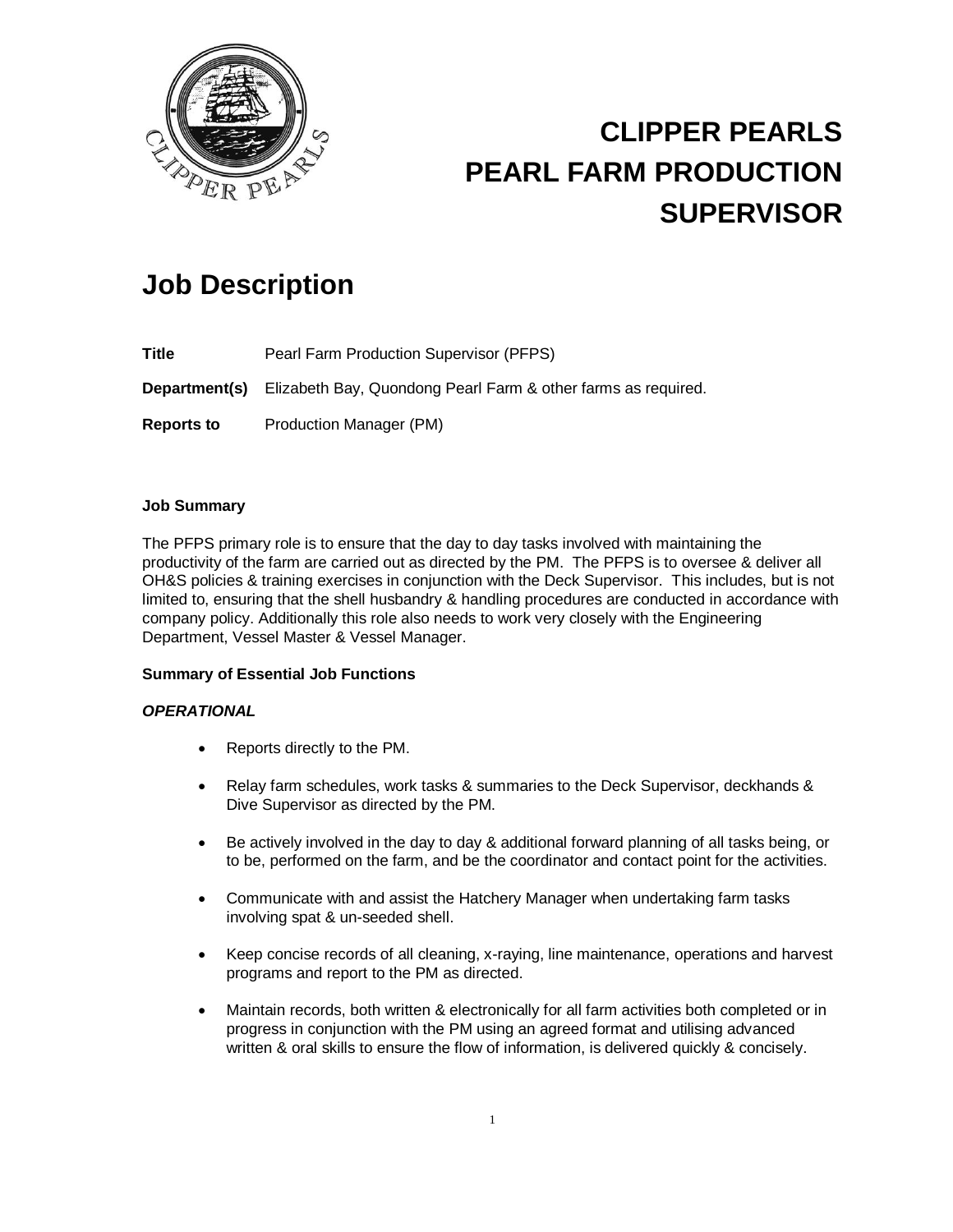- Attend planning meetings as required to update and report all findings from the previous swing or period.
- Discuss the usage of any consumable item or replacement of any component or part required in performing scheduled tasks with the PM prior to major orders being placed.
- Report any abnormal mortalities of shell to the PM.
- Inform the Logistics & Purchasing Co-Ordinator of any future requirements for farm equipment and consumables in enough time to locate, or order equipment.
- You may be required to drive company cars from time to time and are responsible for the vehicles cleanliness and condition.

#### *HUMAN RESOURCES*

- Display a positive and approachable attitude at all times.
- Keep yourself abreast of existing & new company policies and ensure they are implemented & enforced as required, adhering to any relevant Government legislation. Ensure that there is no breach of company policy at any time. Maintain a high level of professionalism at all times so as to set a good example to crew.
- Oversee the Deck Supervisor and Deckhands in all facets of their duties.
- Relay all crew and staff performances under your responsibility on a regular basis to the PM.
- Conduct Performance Appraisals of all fulltime crew, with the Office Manager, as instructed.
- Relay to Office Manager all crew numbers required for upcoming farm tasks (such as cleaning boat skippers, deck hands etc) providing enough time to allow for advertising and replacements in conjunction with the PM.

# *OHS*

 Develop a complete & thorough safety & training manual applicable to the use of all vessels and handling procedures. Ensure there is an adequate understanding of relevant legislation relating to the production of this manual.

## *FINANCE*

 Complete daily logs on farm work completed providing the company with a better understanding of farm productivity for costing purposes

## *GENERAL*

- Relay and communicate all issues relating to the vessel performance of cleaning & dive boats to ensure Engineering & PM are aware of the issues.
- Liaise with engineering staff to ensure that crew are adhering to engineering requirements. If engineering staff want the crew to perform duties that will mitigate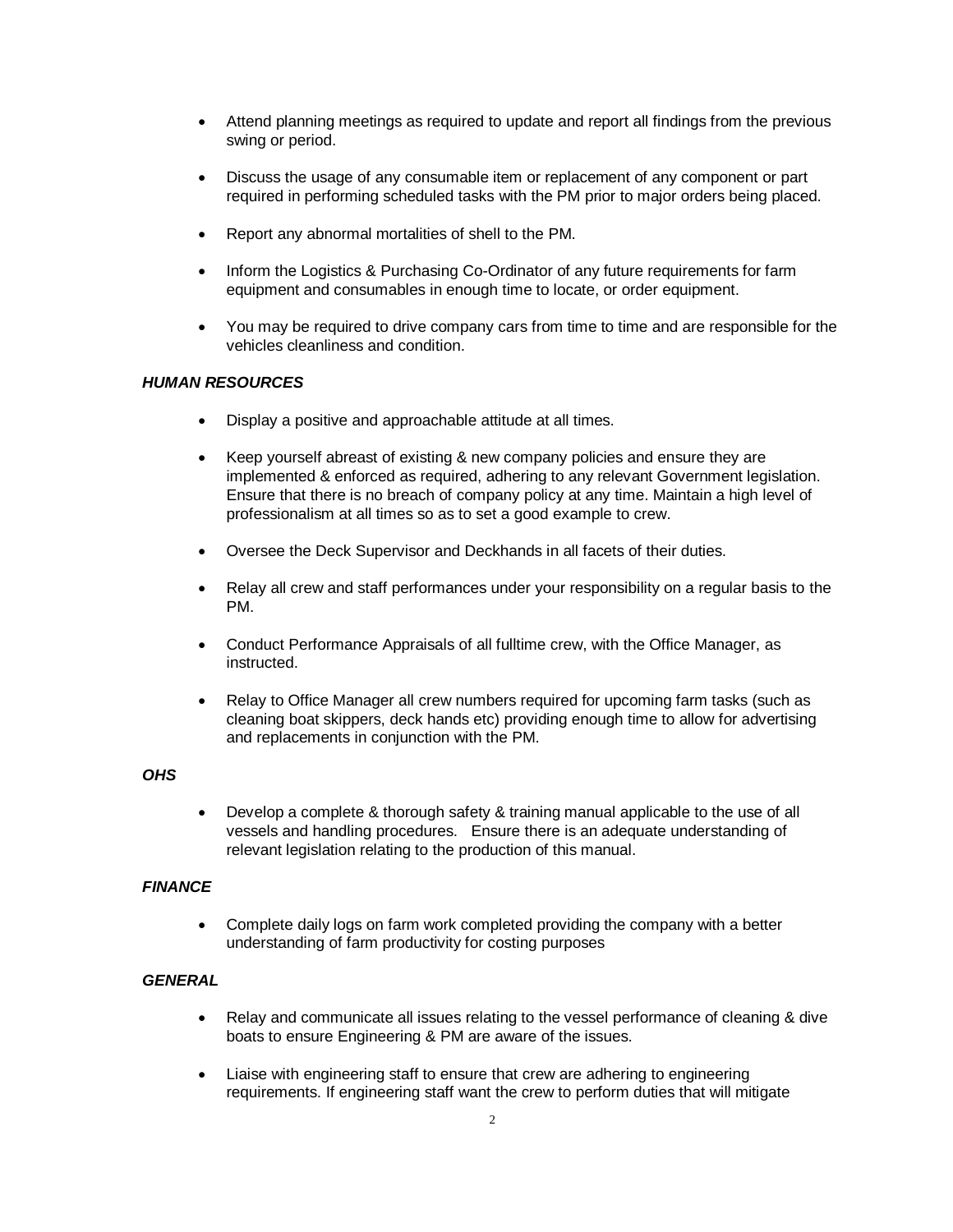breakdowns, down time etc. ensure that directives are followed. This information will be communicated to crew members by yourself.

- Liaise with the Catering Supervisor and/or Cook regarding the timing of meals and any changes to the meal schedule should it arise.
- Address any issues raised by the Cook relating to housekeeping issues.
- Report any defective equipment to the Head Engineer or Engineer so as to solve problems as soon as possible.

#### **Minimum Requirements**

Minimum of 24 months pearling experience including operational supervisors experience

Experience managing staff in a pearling environment

Coxswains Grade 1

High level of computer literacy an advantage

Highly demonstrated oral and written communication skills

Senior First Aid

Current C Class drivers licence

Experience in living and working in a remote location

#### *Desirable*

Pearl Masters Licence (Department of Fisheries)

HR Licence

#### **Abilities Required**

Must be mentally and physically fit

Must be self motivated

Able to work as a team leader and be part of a team

Excellent time management and self organisation skills

Excellent interpersonal skills

Ability to obtain MSIC card if required